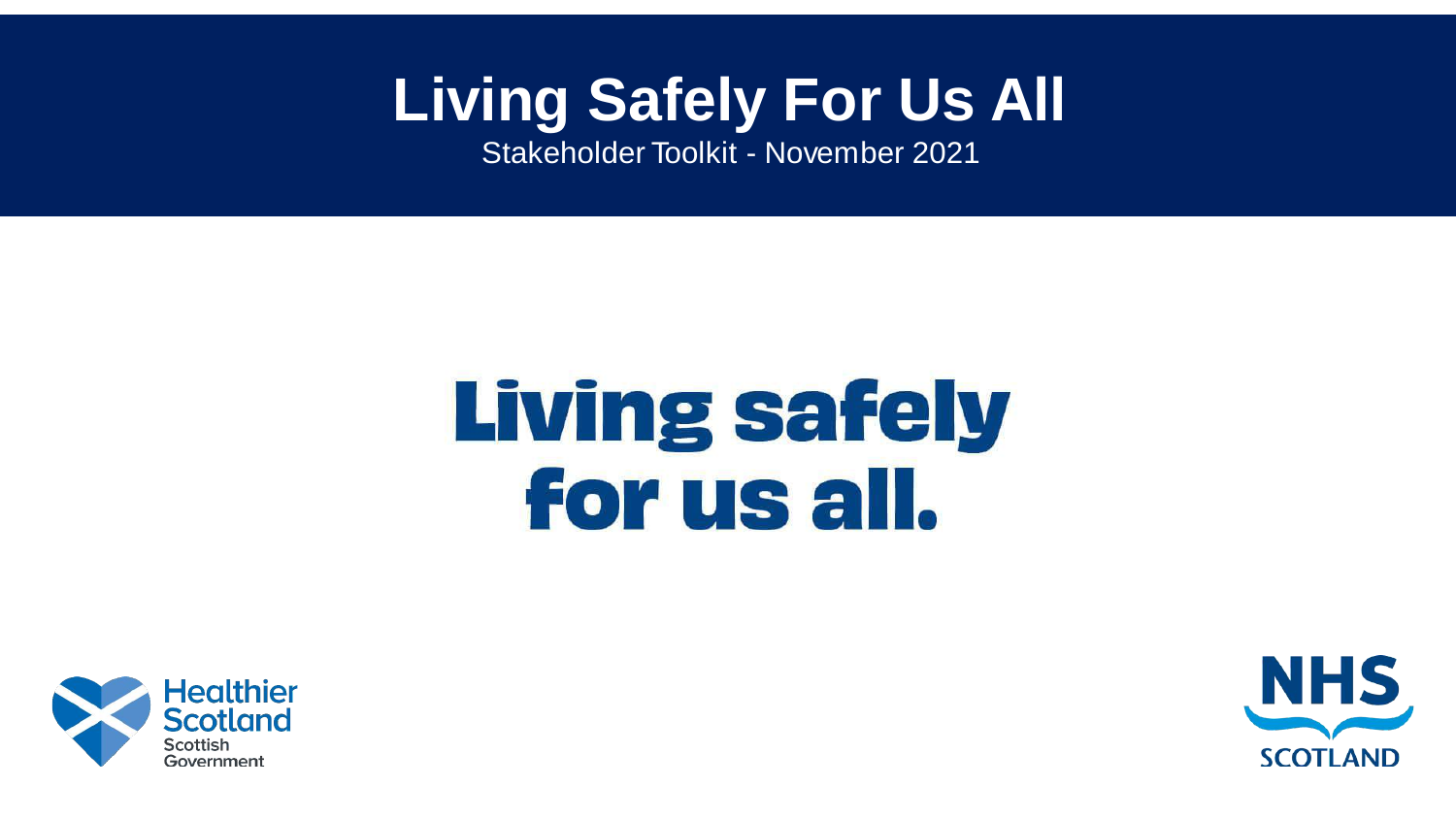

| <b>Campaign overview</b>         | 3  |
|----------------------------------|----|
| <b>Safety Measures</b>           |    |
|                                  |    |
| <b>Test and Protect</b>          |    |
|                                  |    |
| <b>COVID-19 Vaccine</b>          | 15 |
|                                  |    |
| <b>Living Safely This Winter</b> | 18 |
|                                  |    |
| <b>Further information</b>       |    |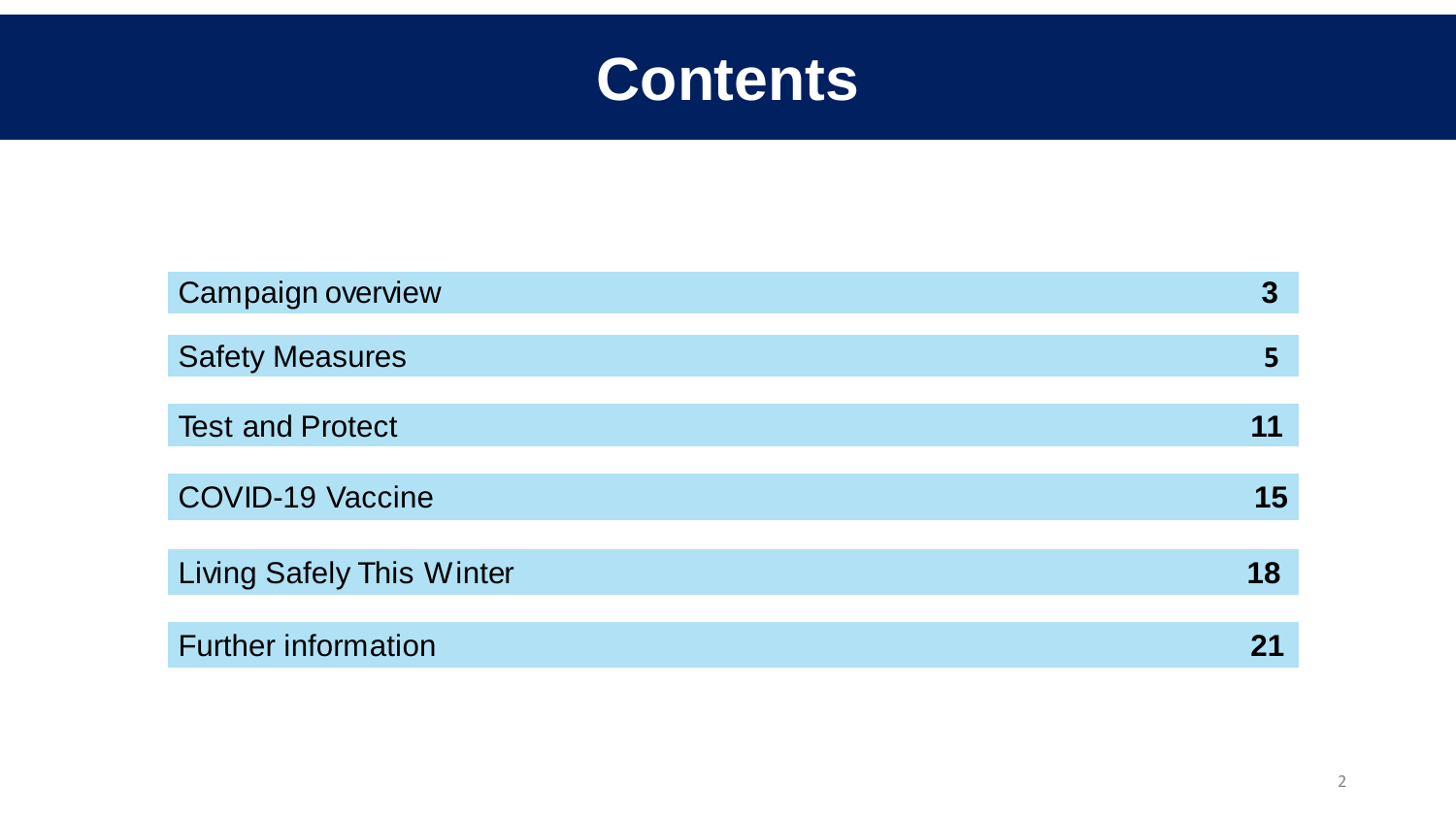# **Living Safely For Us All**

#### **Campaign Overview**

The **Living Safely For Us All** campaign communicates the need for all in Scotland to keep on living safely, through the COVID safety behaviours. By doing so, we'll all keep our country moving forward. The concept behind the campaign highlights the connections between actions i.e. each single action has a consequence for someone else.

#### **Key Messages**

- Ventilation when socialising indoors
- Outdoor socialising where possible
- Cleaning hands
- Wearing face coverings
- Self-isolating if symptoms, a positive lateral flow test result or have been asked to by NHS
- Booking a PCR test if symptomatic
- Taking twice weekly lateral flow tests
- Getting the COVID-19 vaccine booster when invited
- Work from home if you can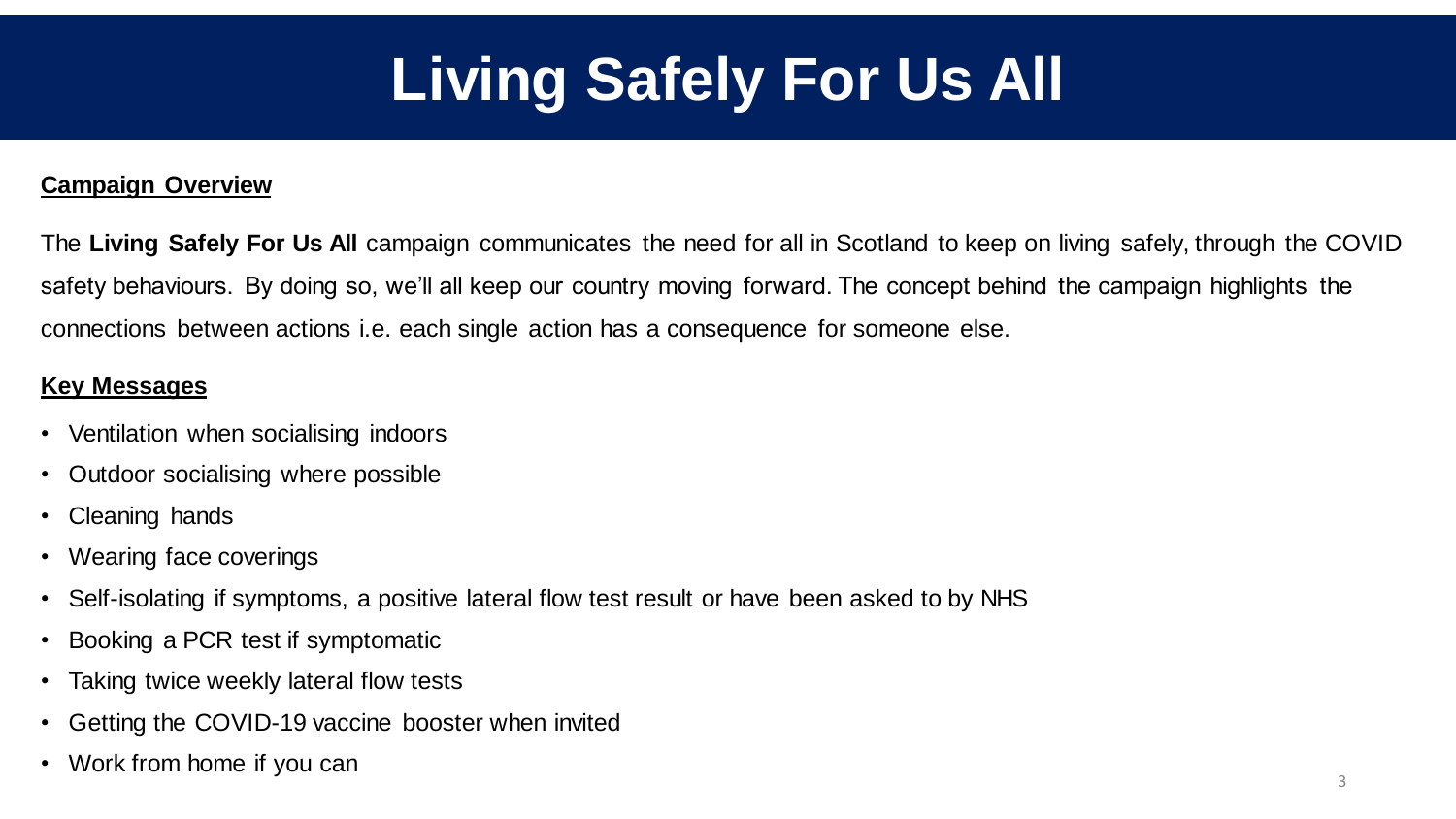# **Living Safely For Us All**

A 40 second TV advert brings to life the interdependency of behaviours (the cause and effect) through a range of demographics and scenarios.

You can view the [TV advert here.](https://www.youtube.com/watch?v=Q0J9EnwA6us)

You can view the [BSL version here.](https://youtu.be/3xg6U26JnJY)

[You can download the TV advert for](https://we.tl/t-ggU329iDah) sharing on social media here.

In addition, three 10 second social films of the TV advert can also be utilised on social media. Please find links to download these on slides 5, 11 and 15.

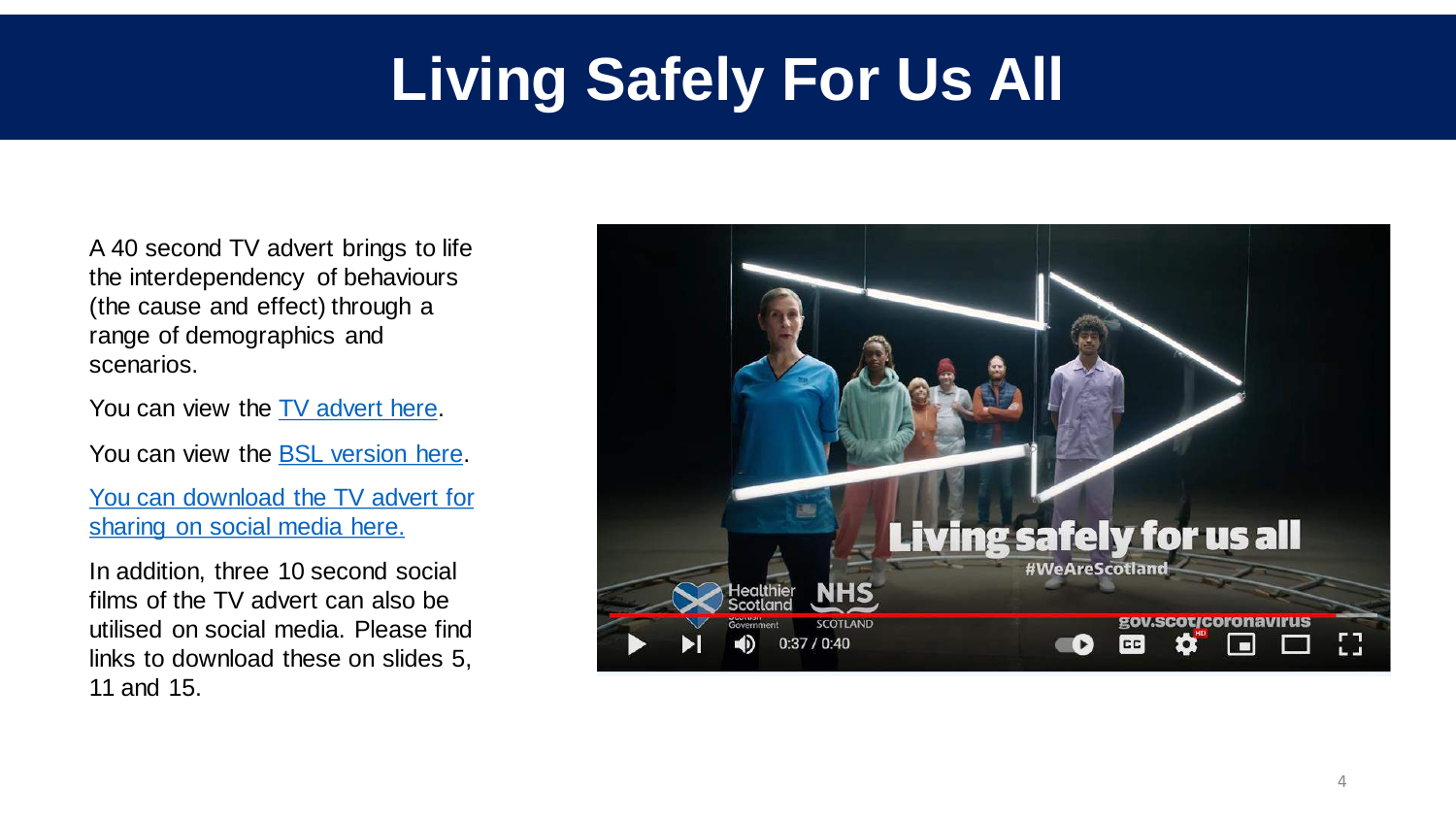

#### **Key messages**

- Every door or window opened at home, helps us keep supporting local shops.
	- Letting fresh air in before, during and after visitors helps to reduce the spread, so life can keep going for us all.
- Every time we meet outside… helps protect our NHS.
	- Meeting up outside and keeping our distance helps reduce the spread, so our NHS can continue to look after us.
- Every hand sanitised... helps keep us meeting face to face.
	- Cleaning your hands helps reduce the spread, so we can keep meeting with friends and family.
- Every face covering worn…helps to protect our NHS.
	- Face coverings are still required in most public places (exemptions apply). Wearing them helps to reduce the spread and that helps our health service look after us.
- Work from home if you can, it helps protect those who can't and their vital work

Safety measures A3 and A4 [posters can be downloaded here](https://we.tl/t-E0y6j4UtzB)

[Safety measures social film, animations and statics can be downloaded here](https://we.tl/t-yAAwT8b9H0)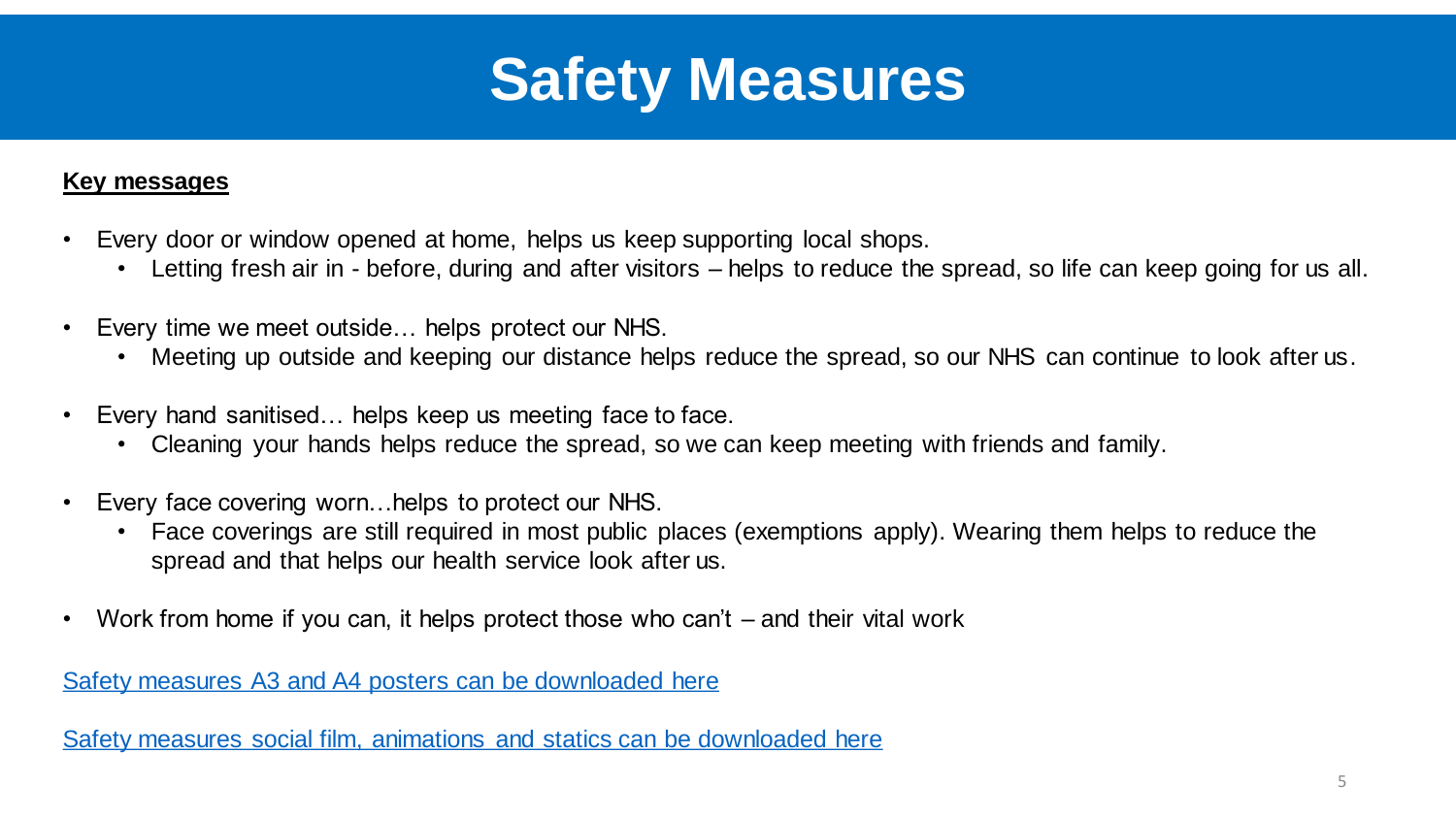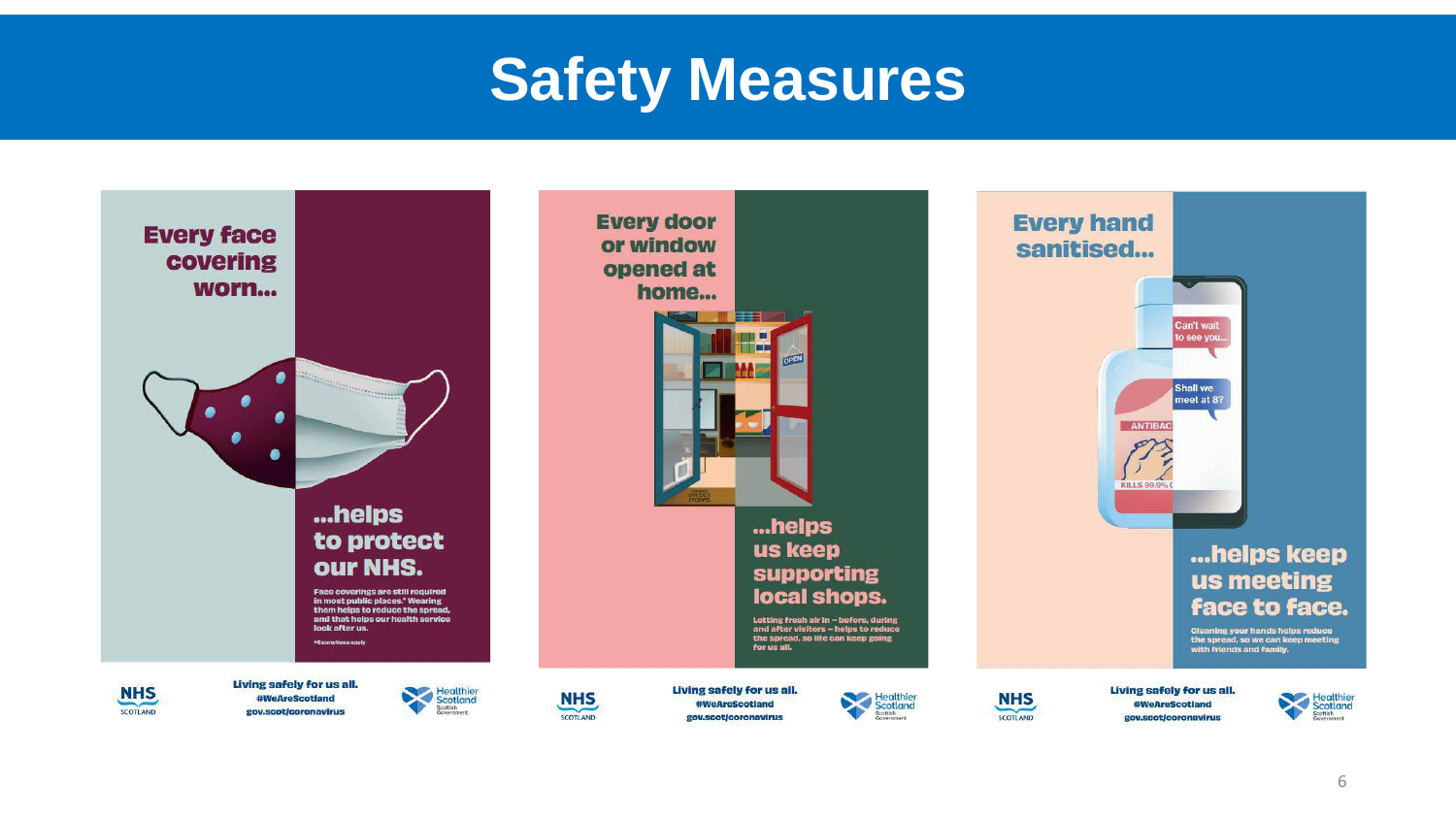

**NHS** SCOTLAND

Living safely for us all. #WeAreScotland gov.scot/coronavirus



**NHS** SCOTLAND

#WeAreScotland gov.scot/coronavirus





7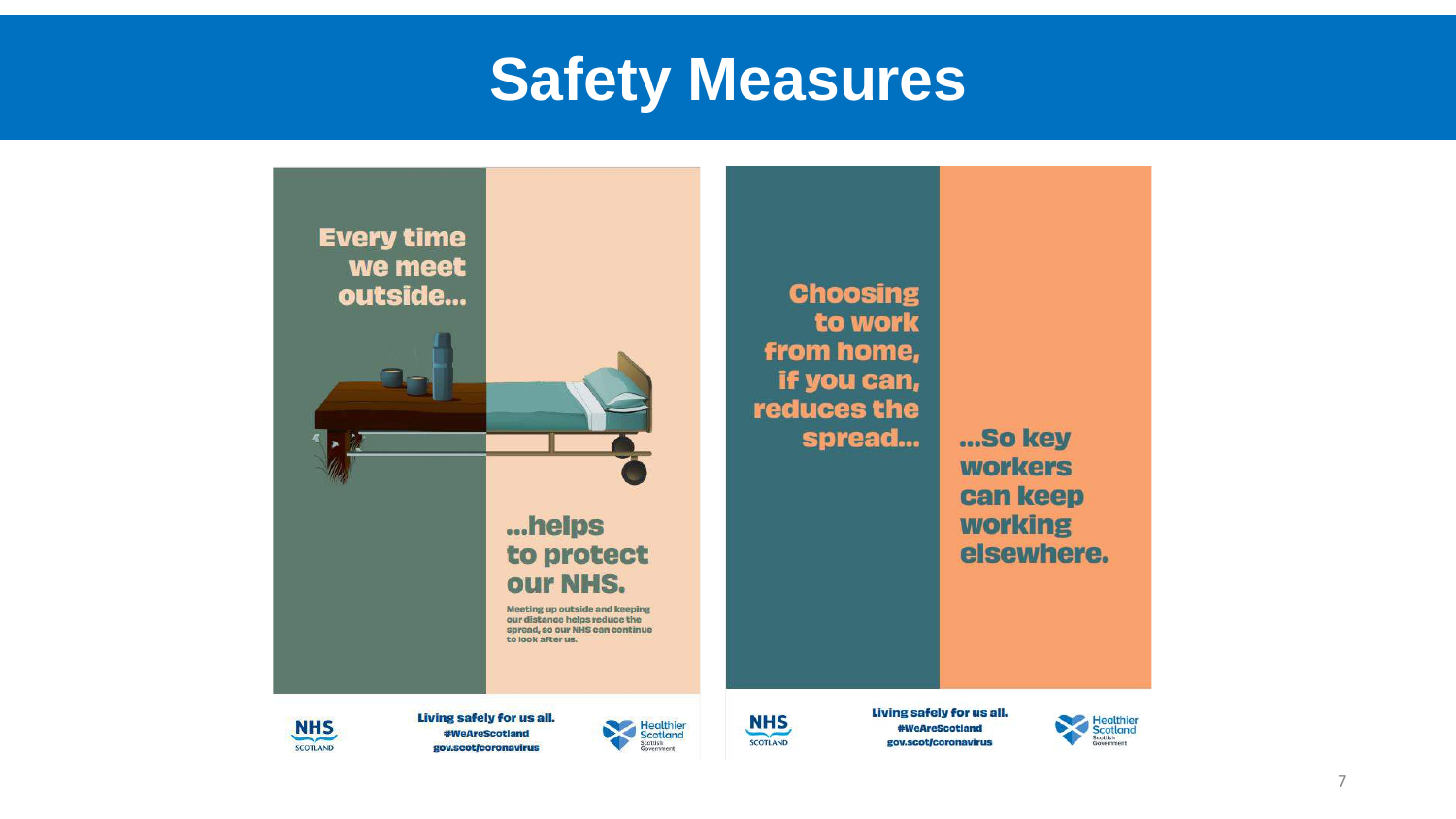#### **Social copy**

#### **Clean hands**

#### **Facebook**

**Header:** Living safely for us all **Post copy:** Regularly washing our hands with soap and water, or using antibacterial gel, is helping us to protect ourselves and others. **URL:** gov.scot/coronavirus

Link description: #WeAreScotland

#### **Twitter**

**Post copy:** Regularly washing our hands with soap and water, or using antibacterial gel, is helping us protect ourselves and others. While it may seem a small thing, it makes a big difference in keeping us all safe day to day.

**URL:** gov.scot/coronavirus

#### **Meeting outside**

#### **Facebook**

**Header:** Living safely for us all Post copy: Even with the cooler weather, trying to meet outside whenever it's possible is important – it's safer than meeting indoors. **URL:** gov.scot/coronavirus **Link description:** #WeAreScotland

#### **Twitter**

**Post copy:** Even with the cooler weather, trying to meet outside whenever it's possible is important – it's safer than meeting indoors. So why not get your winter woollies on, prepare a flask of something hot, and catch up in the fresh air. **URL:** gov.scot/coronavirus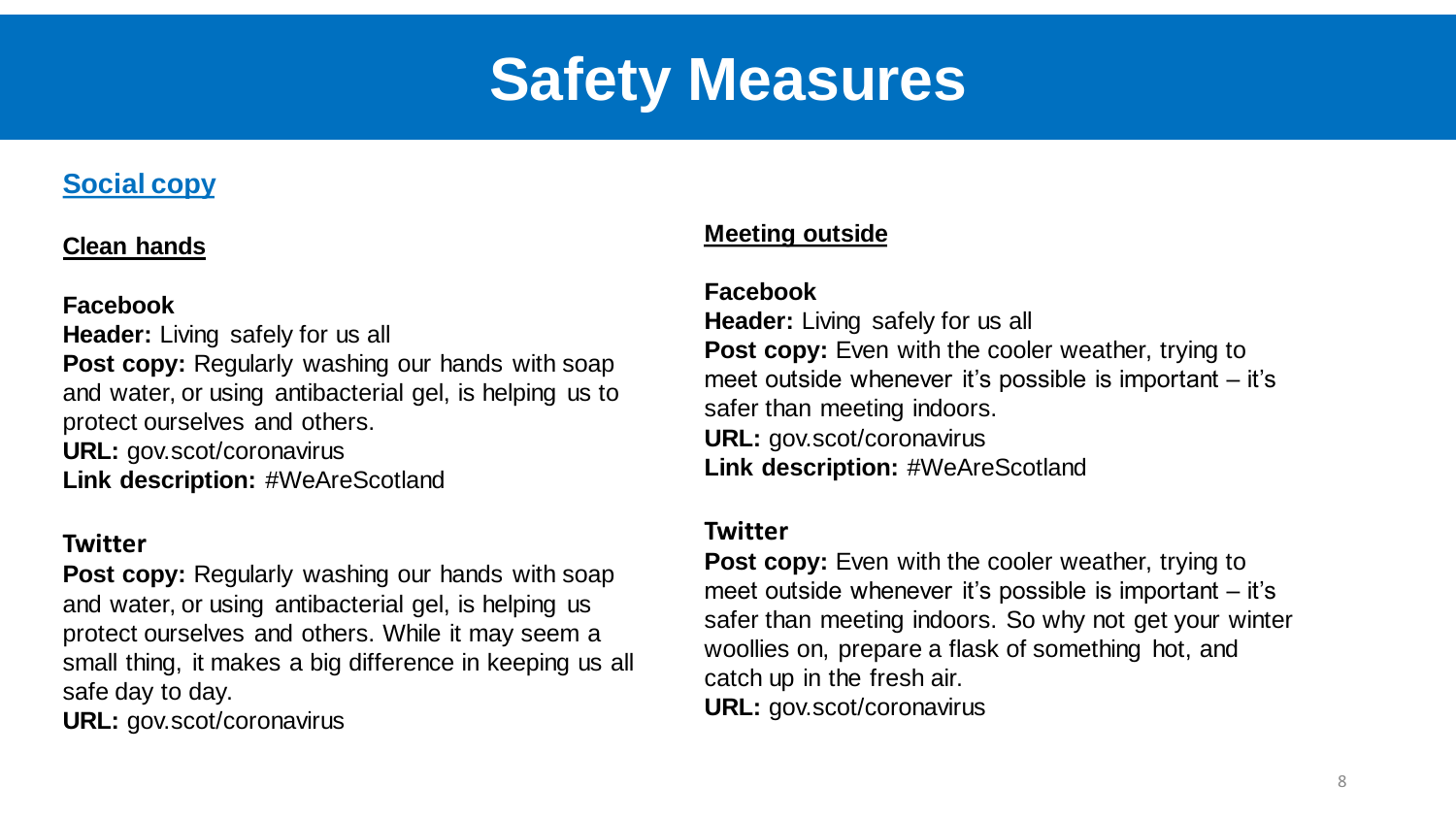#### **Social copy**

#### **Face coverings**

#### **Facebook**

**Header:** Living safely for us all **Post copy:** Face coverings are still required in most public places. Every one worn helps reduce the spread and helps our NHS. **URL:** gov.scot/coronavirus **Link description:** #WeAreScotland

#### **Twitter**

**Post copy:** Remember, face coverings are still required in most public places in Scotland (some exemptions apply). It may seem a small thing, but it makes a big difference. Every one worn helps reduce the spread and helps our NHS look after us – something we all want. **URL:** gov.scot/coronavirus

#### **Open windows**

#### **Facebook**

**Header:** Living safely for us all Post copy: Fresh air helps stop COVID spreading. Even in the cooler weather, slightly opening doors/windows provides important ventilation. **URL:** gov.scot/coronavirus **Link description: #WeAreScotland** 

#### **Twitter**

**Post copy:** Fresh air helps stop COVID particles spreading. Good ventilation is an important way to protect yourself and others. Even in the cooler weather, slightly opening windows and doors during social calls or in the workplace helps keep the air flowing.

**URL:** gov.scot/coronavirus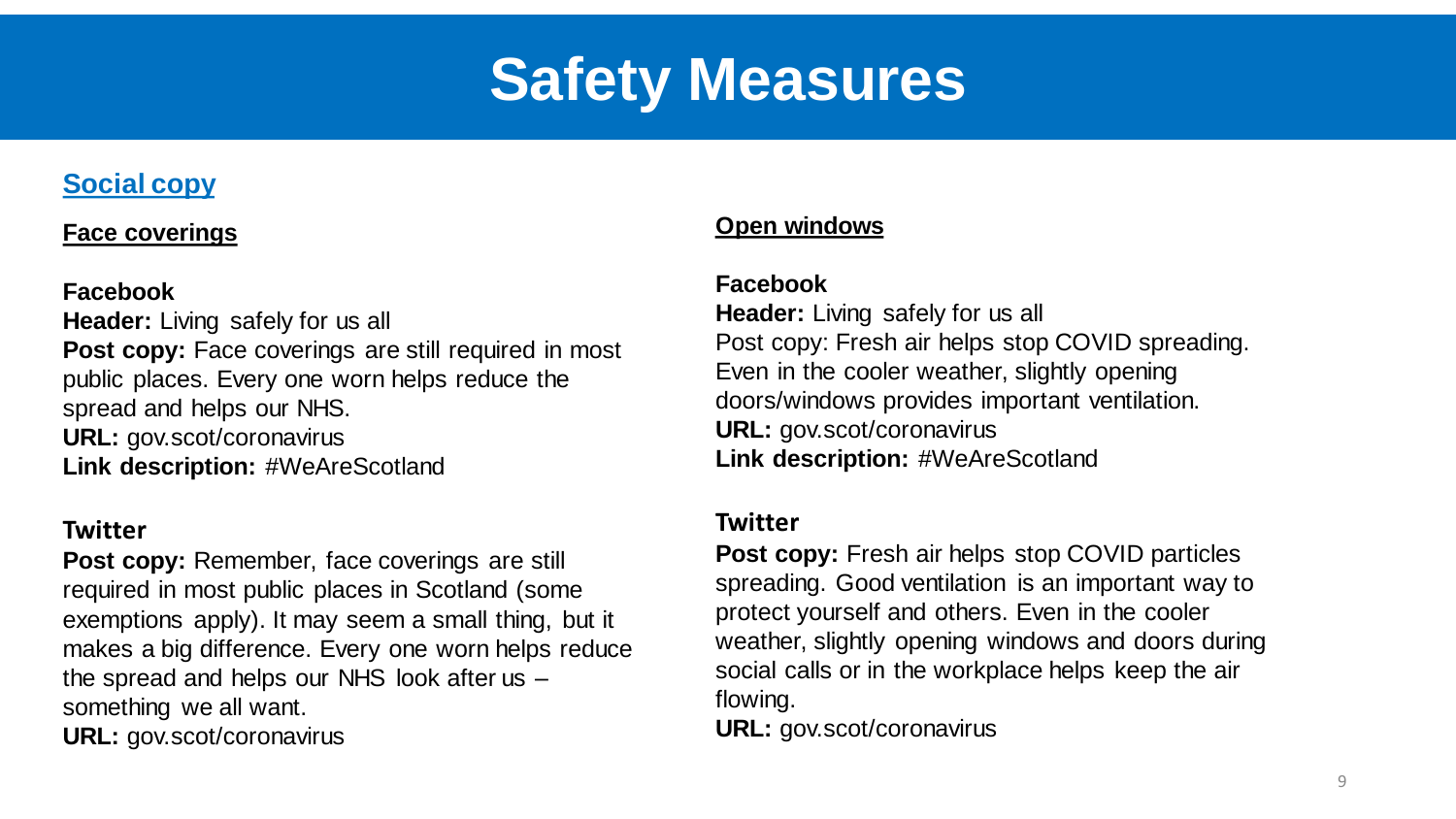#### **Social copy**

#### **Work from home**

#### **Facebook**

**Header:** Living safely for us all Post copy: If you can, continue working from home, it helps protect those who can't – and their vital work. **URL:** gov.scot/coronavirus **Link description:** #WeAreScotland

#### **Twitter**

**Post copy:** If you can, continue working from home, it helps protect those who can't – and their vital work. **URL:** gov.scot/coronavirus

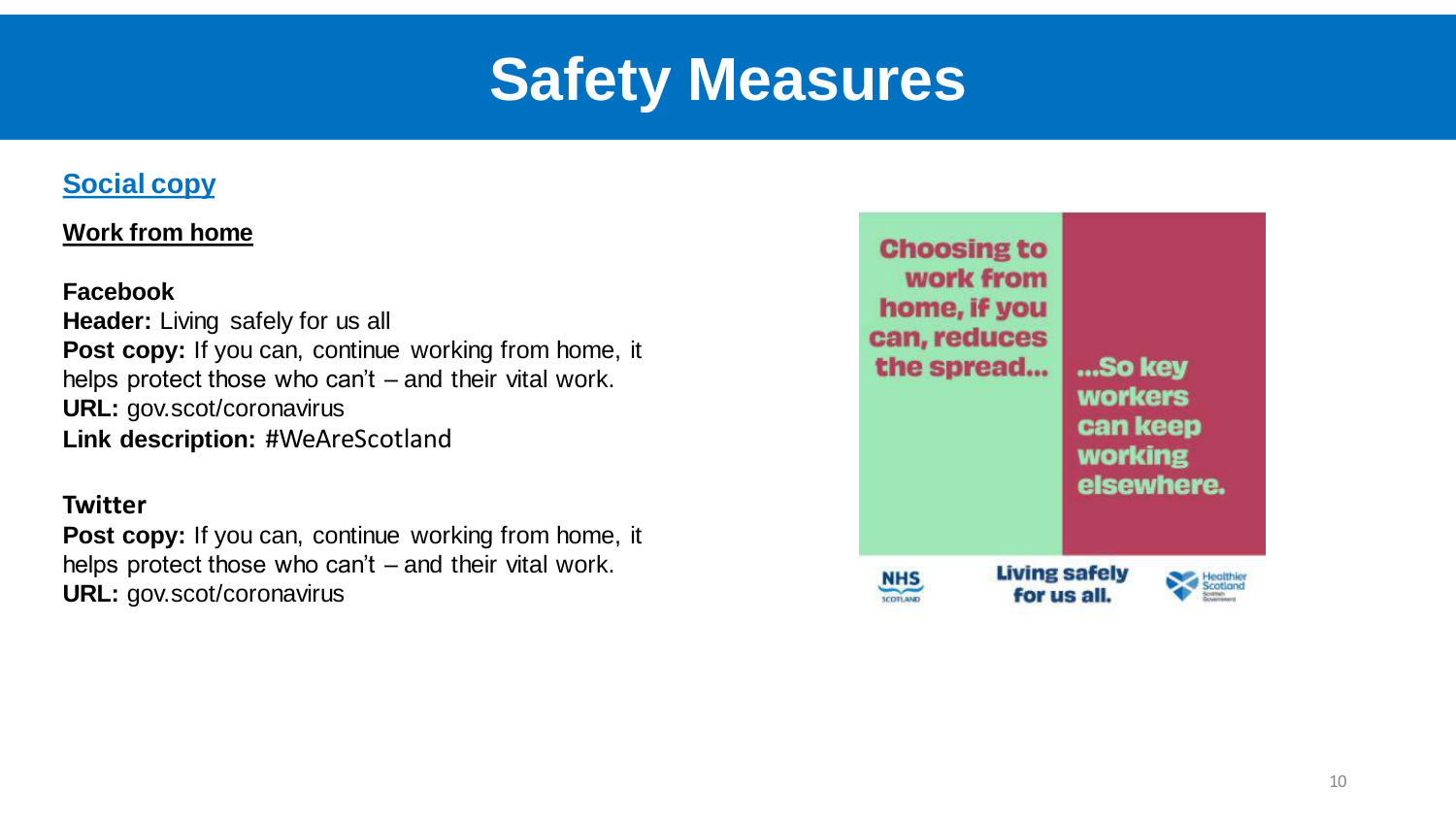#### **Key messages**

- Every self-isolation…helps keep life moving elsewhere.
	- Self-isolation helps to reduce the spread and keep life moving across Scotland. If you're self-isolating, get financial or practical support by calling the National Assistance Helpline on 0800 111 4000.
- Every PCR test done… helps keep our communities safe.
	- Even if COVID symptoms are mild, you still need to self-isolate and book a PCR test immediately. Doing this is helping us protect friends, family and those most at risk.
- Every lateral flow test done… helps us socialise safely.
	- Taking two tests every week and recording the results helps to reduce the spread, helping us stay connected in our communities.

Test and Protect A3 and A4 [posters can be downloaded here](https://we.tl/t-h673cbGTQB)

[Test and Protect social film and animations can be downloaded here](https://we.tl/t-nBDrEPby67)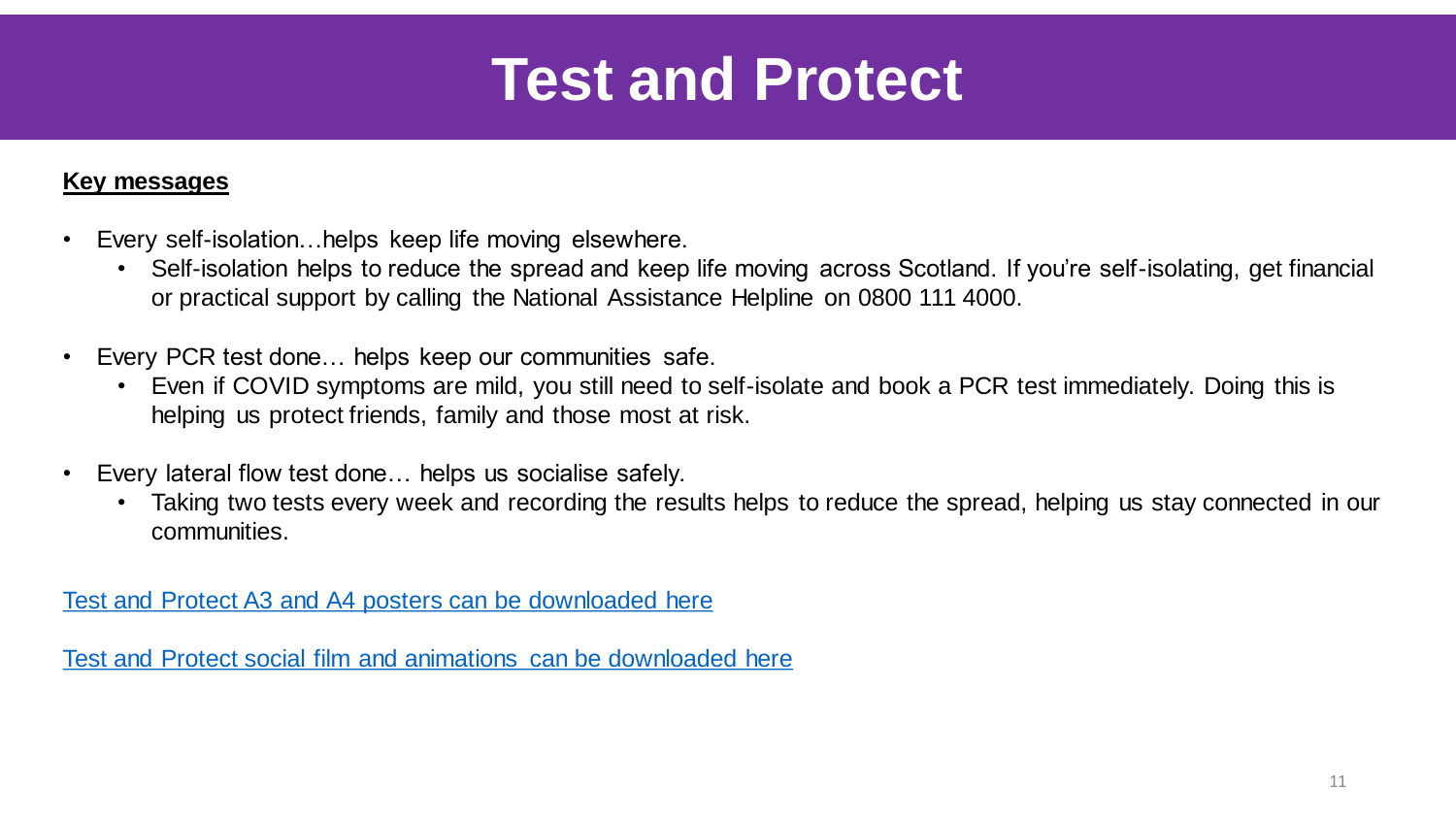



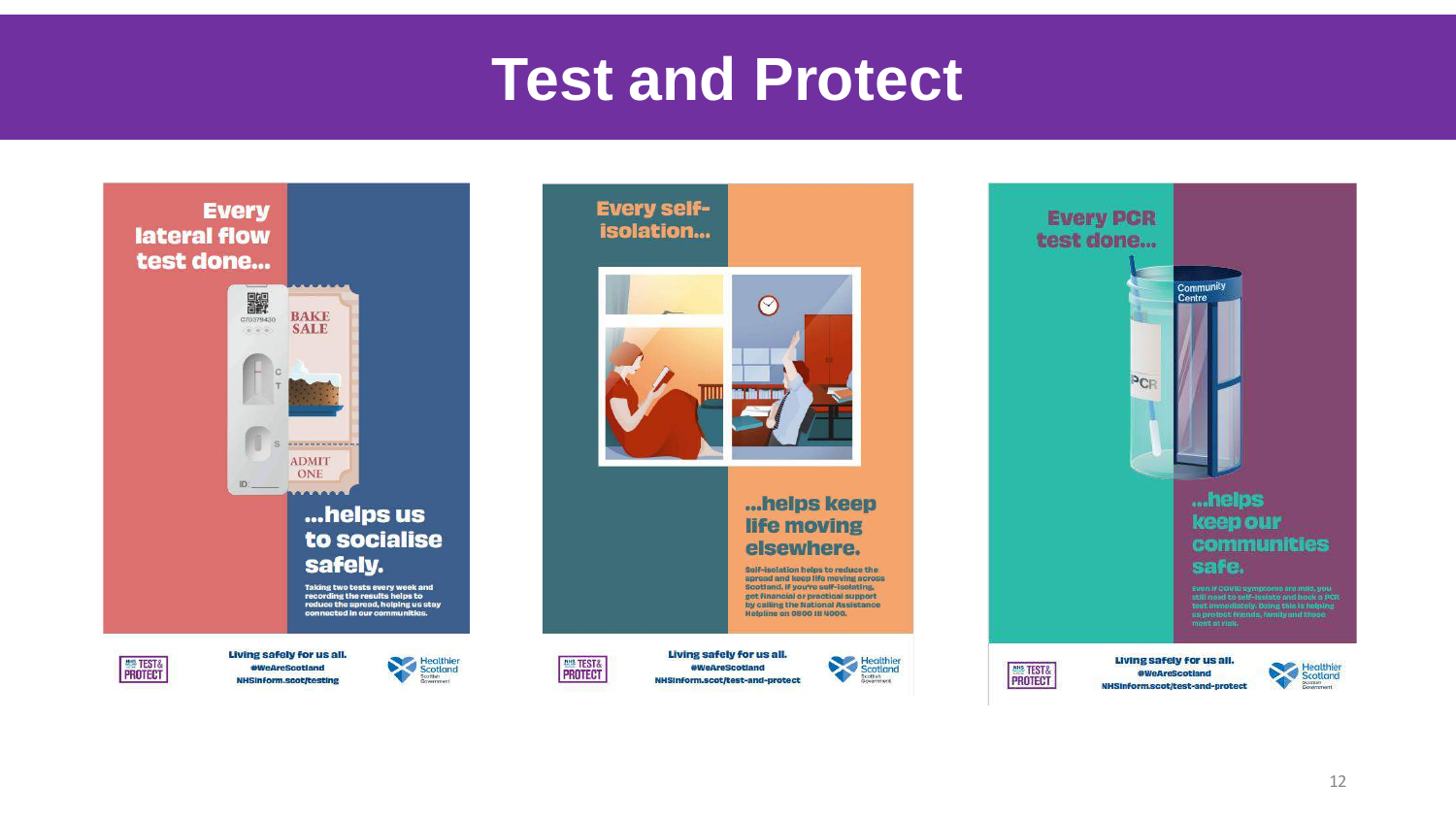#### **Social copy**

#### **Self-isolation**

#### **Facebook**

**Header:** Living safely for us all **Post copy:** Anyone with a positive test result, symptoms or who is asked should self-isolate. Every isolation helps reduce the spread **URL:** NHSinform.scot/test-and-protect **Link description:** #WeAreScotland

#### **Twitter**

**Post copy:** If you get a positive lateral flow result, have symptoms or are asked to by the NHS, please self-isolate. Every self-isolation helps reduce the spread. You can get practical or financial support by calling the National Assistance Helpline on 0800 111 4000

**URL:** NHSinform.scot/test-and-protect

#### **LFD Testing**

#### **Facebook**

**Header:** Living safely for us all **Post copy:** Doing lateral flow tests is helping us stop the spread. They're available at test sites, pharmacies and online.

**URL:** NHSinform.scot/testing **Link description: #WeAreScotland** 

#### **Twitter**

**Post copy:** Doing lateral flow tests is helping us stop the spread. You can get them from test sites, pharmacies or online. And once you get into the habit of doing it, it's easy. Try to do it twice a week to ensure you are staying safe – and keeping others safe too. **URL:** NHSinform.scot/testing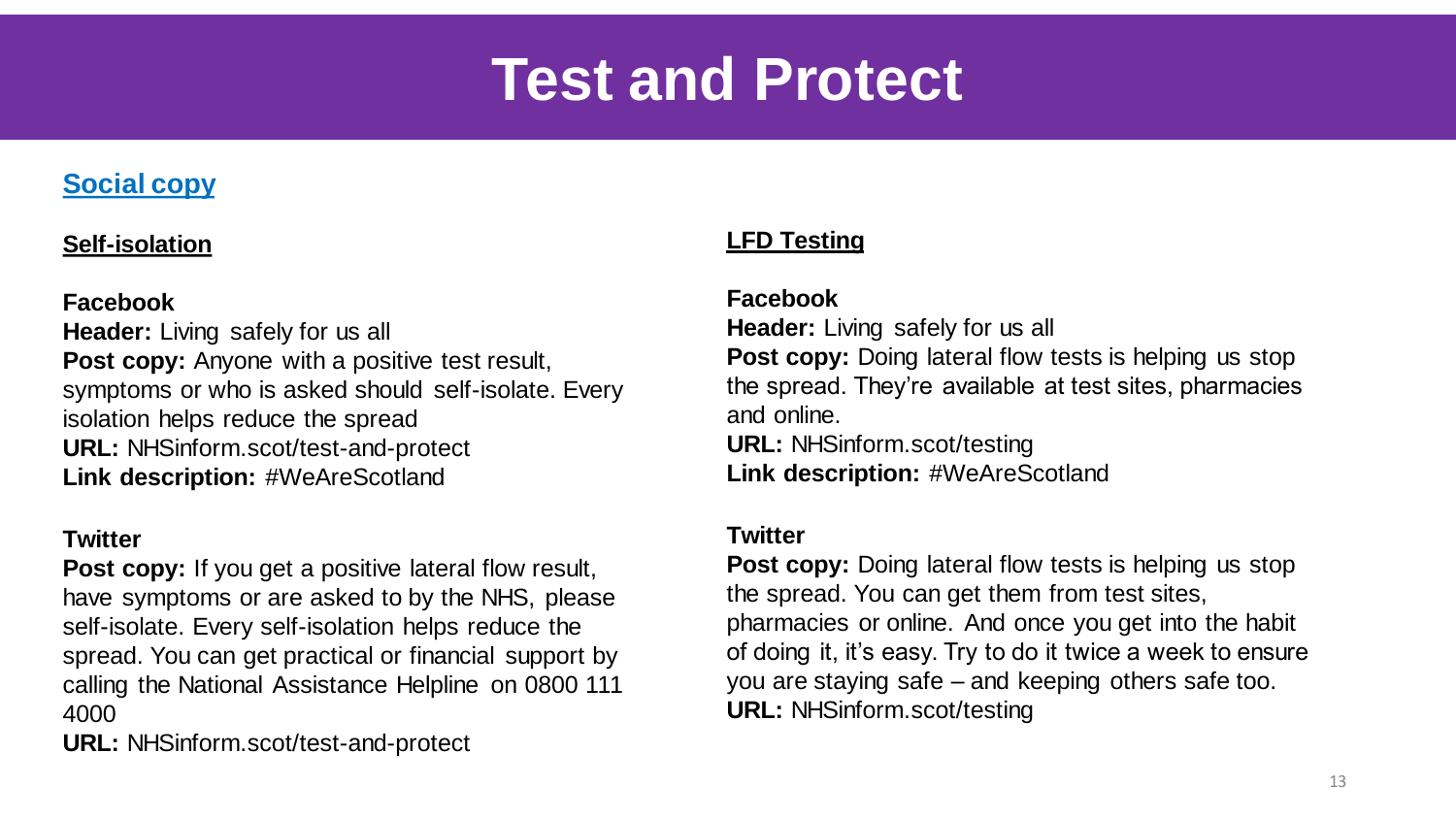#### **Social copy**

#### **PCR Testing**

#### **Facebook**

**Header:** Living safely for us all **Post copy:** Anyone with symptoms or a positive lateral flow test should book a PCR test. **URL:** NHSinform.scot/testing **Link description: #WeAreScotland** 

#### **Twitter**

**Post copy:** If you have COVID symptoms (even mild) or if you record a positive lateral flow test, book a PCR test. Remember PCR tests are the ones that are sent to the lab.

**URL:** NHSinform.scot/testing

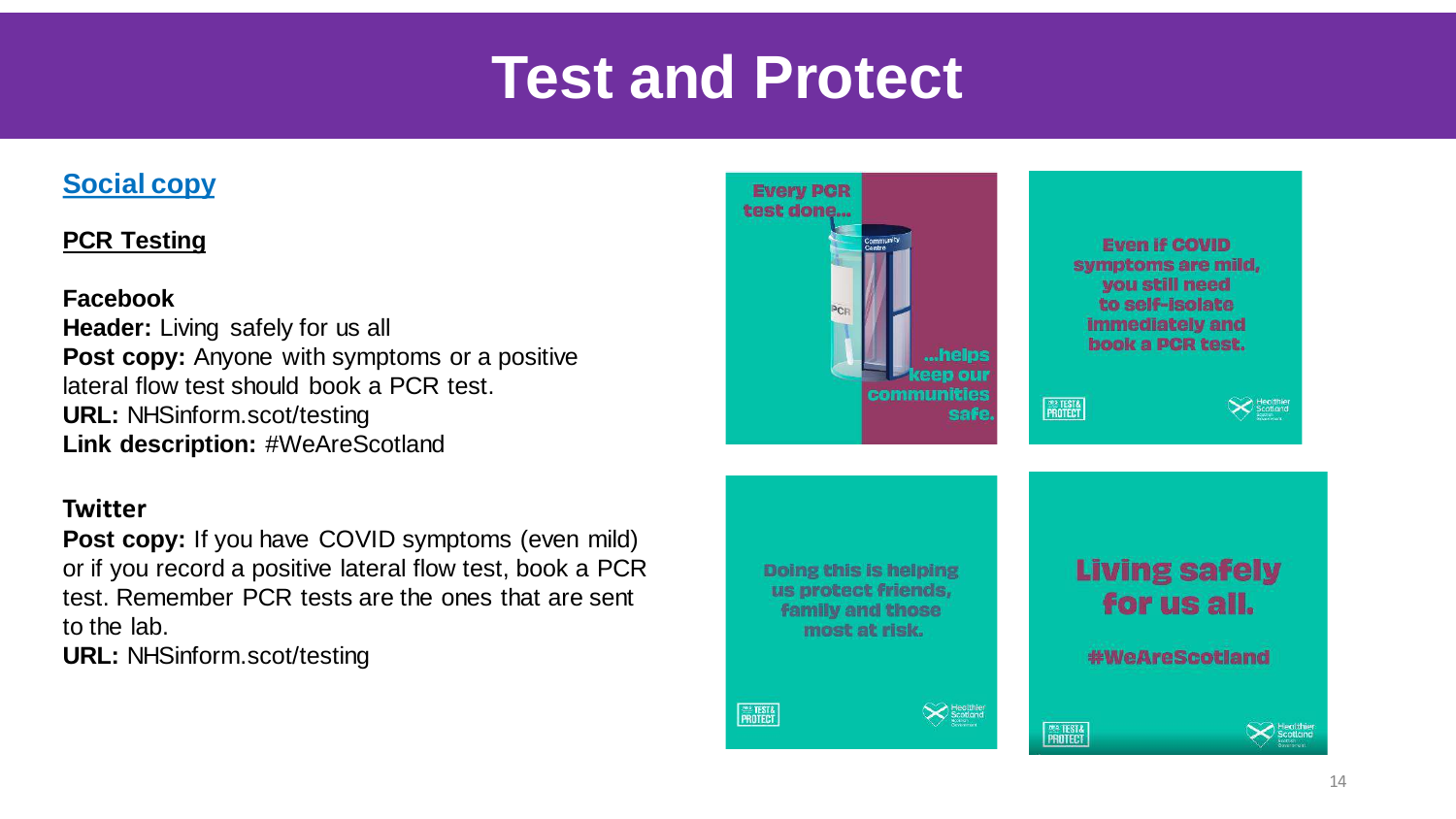### **COVID-19 Vaccine**

#### **Key messages**

- Every vaccination done…helps keep local businesses going
	- Getting your vaccine booster when invited is helping to protect you and others, to keep Scotland's recovery going.

#### COVID-19 Vaccine A3 and A4 [posters can be downloaded here](https://we.tl/t-ADXxHRQ3Ah)

[COVID-19 Vaccine social film and animations can be downloaded here](https://we.tl/t-d31oQSuYYc)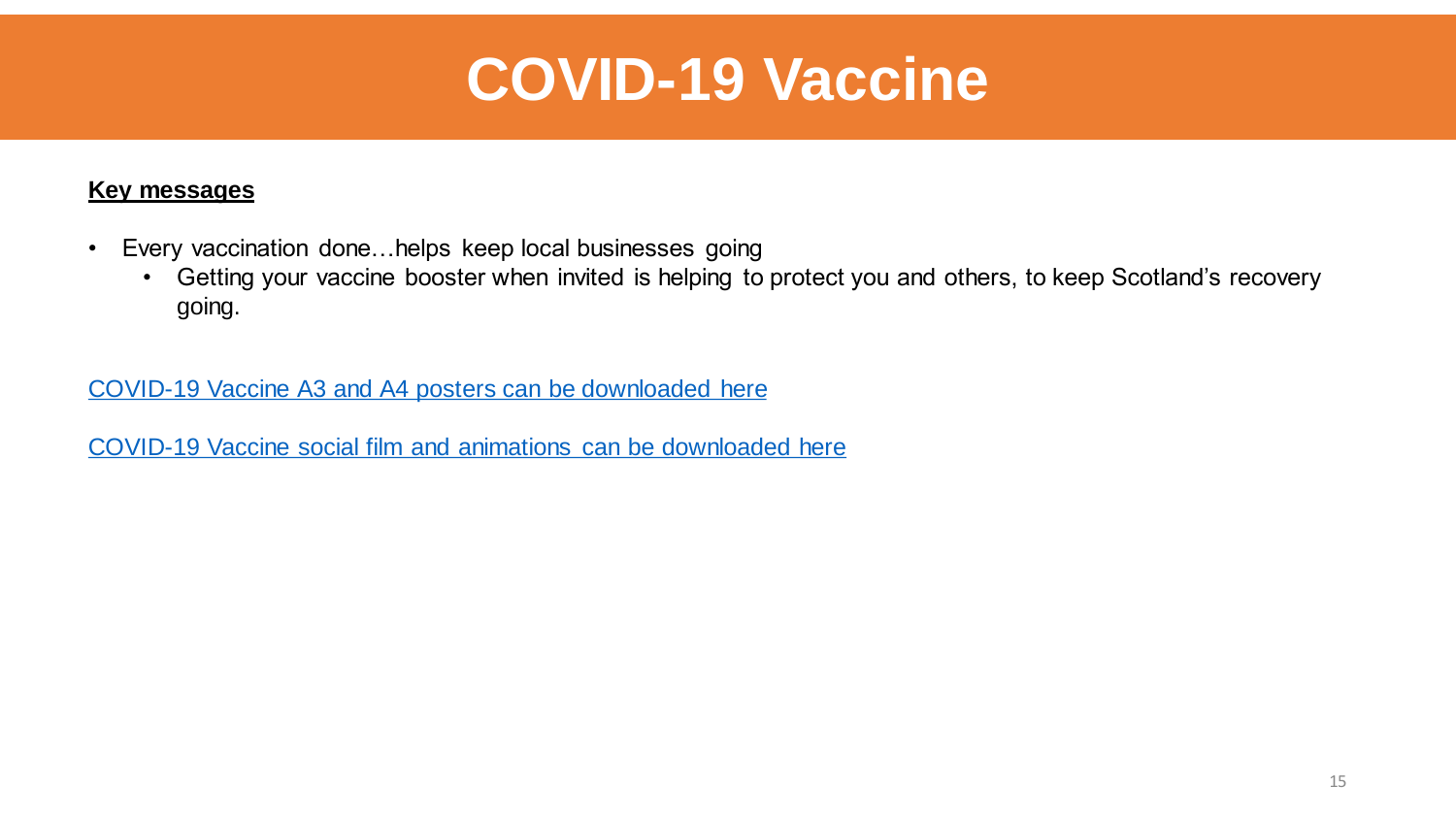### **COVID-19 Vaccine**

#### **Social copy**

#### **Vaccine**

#### **Facebook**

**Header:** Living safely for us all **Post copy:** Getting the vaccine when offered is helping to protect ourselves and others against COVID – stopping the spread **URL:** NHSinform.scot/covid19vaccine Link description: #WeAreScotland

#### **Twitter**

**Post copy:** Every vaccination helps keep Scotland's recovery going. It provides protection for yourself and others. Which means the more people are vaccinated, the more we'll protect our communities as a whole. So when invited to get the vaccine booster, please get it. **URL:** NHSinform.scot/covid19vaccine

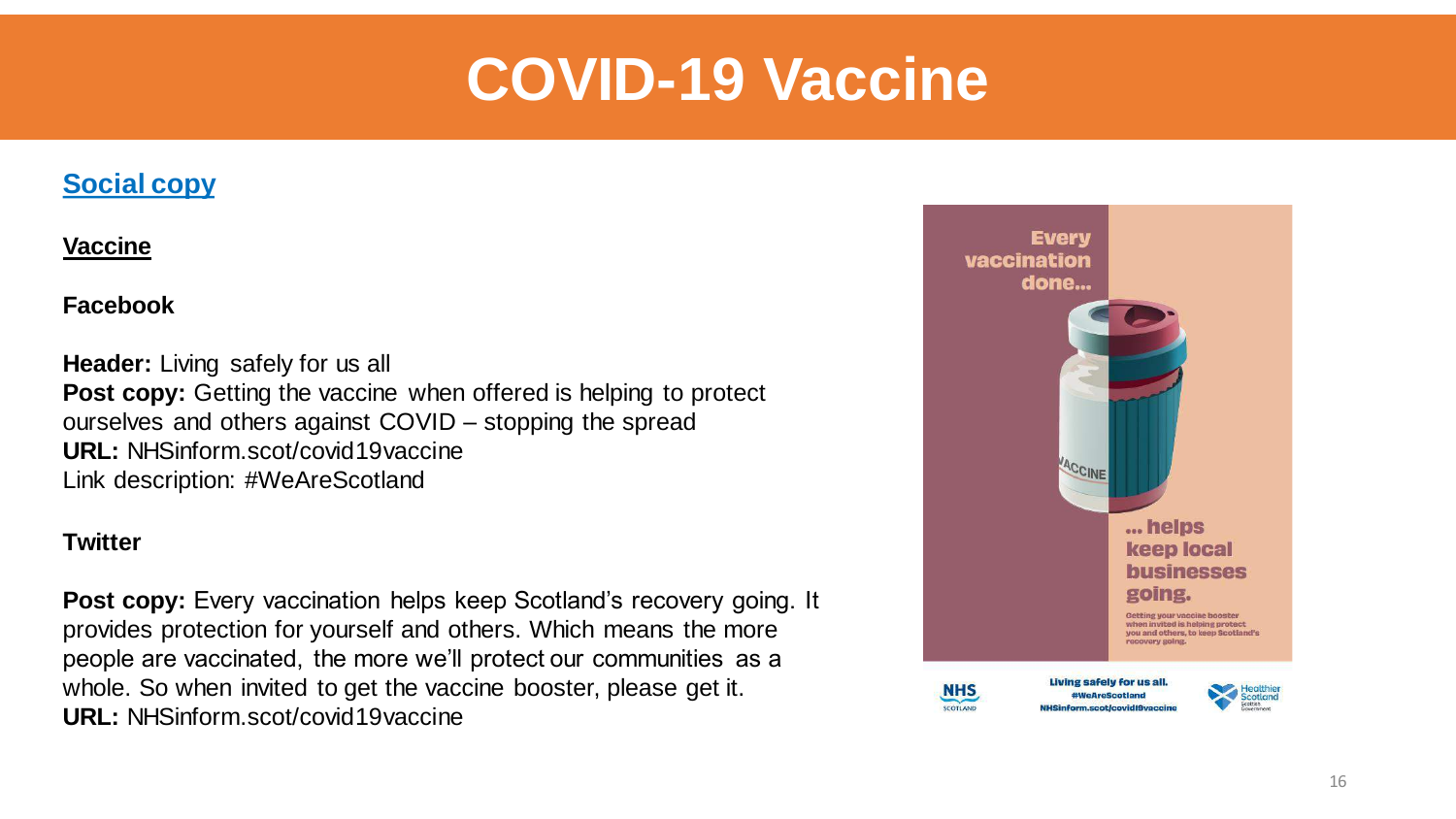### **Additional Resources**

[You can download a website banner and an email signature graphic here](https://we.tl/t-tRGGBzLwRg) 

# **Living safely** for us all.



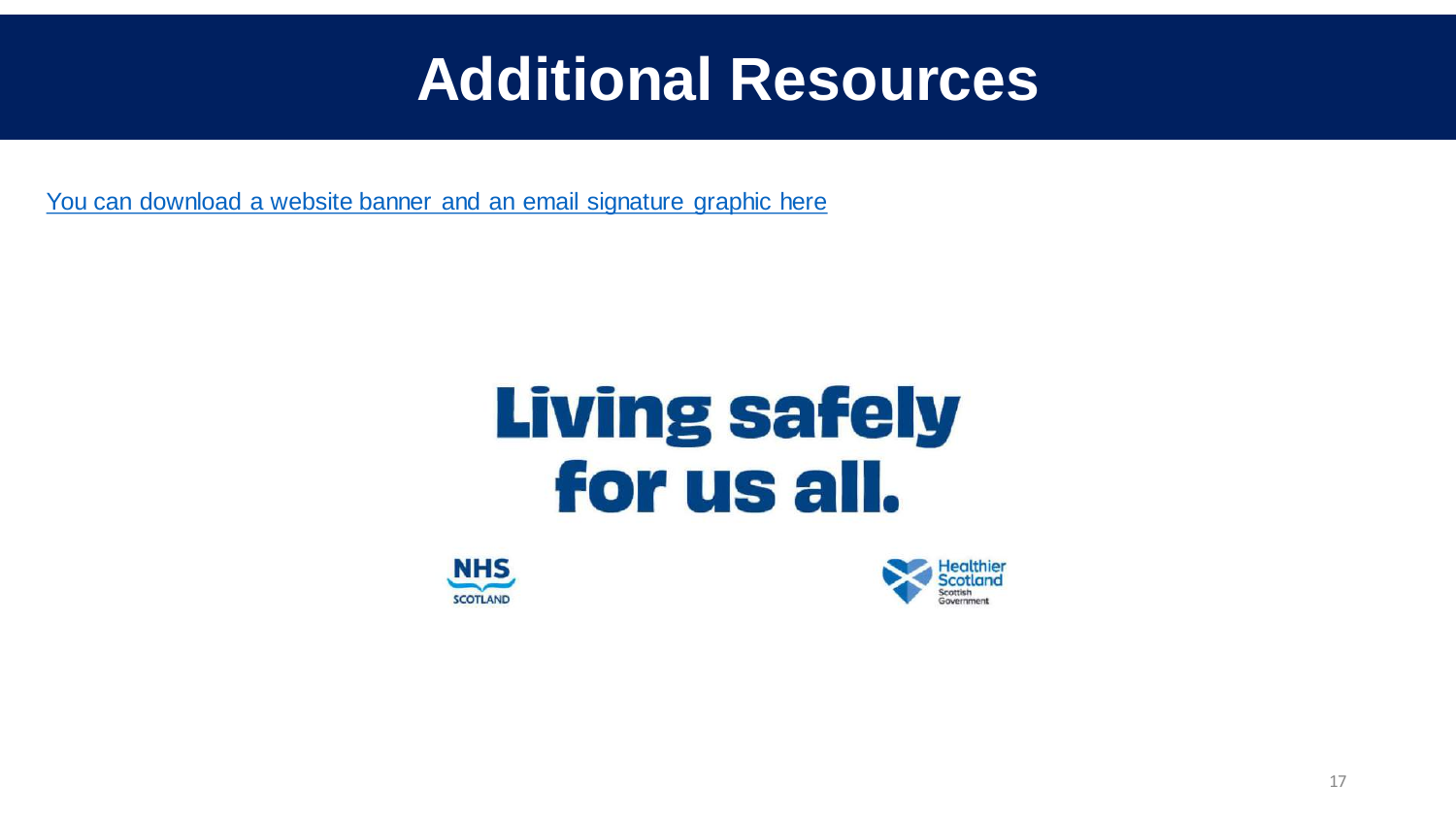# **Living Safely This Winter**

As an additional part of this campaign, and to help everyone stay safe this winter, 'Living safely this winter' resources have been created to complement and serve as an important 'on the ground' reminder for businesses to display to help keep both staff and customers safe.

This includes a 'Living safely this winter' badge, accompanying poster featuring key COVID-19 safety behaviours in one place, and social animations and statics.

[You can download social animations and statics here.](https://we.tl/t-W55M8VwQBw)

[You can download A3](https://we.tl/t-fkCHoTbdbg) and A4 posters here.

[You can download the 'Living safely this winter' badge](https://we.tl/t-ARLEmrJ6z6) here.

[You can download additional resources here.](https://we.tl/t-wPkc2EMGFD)

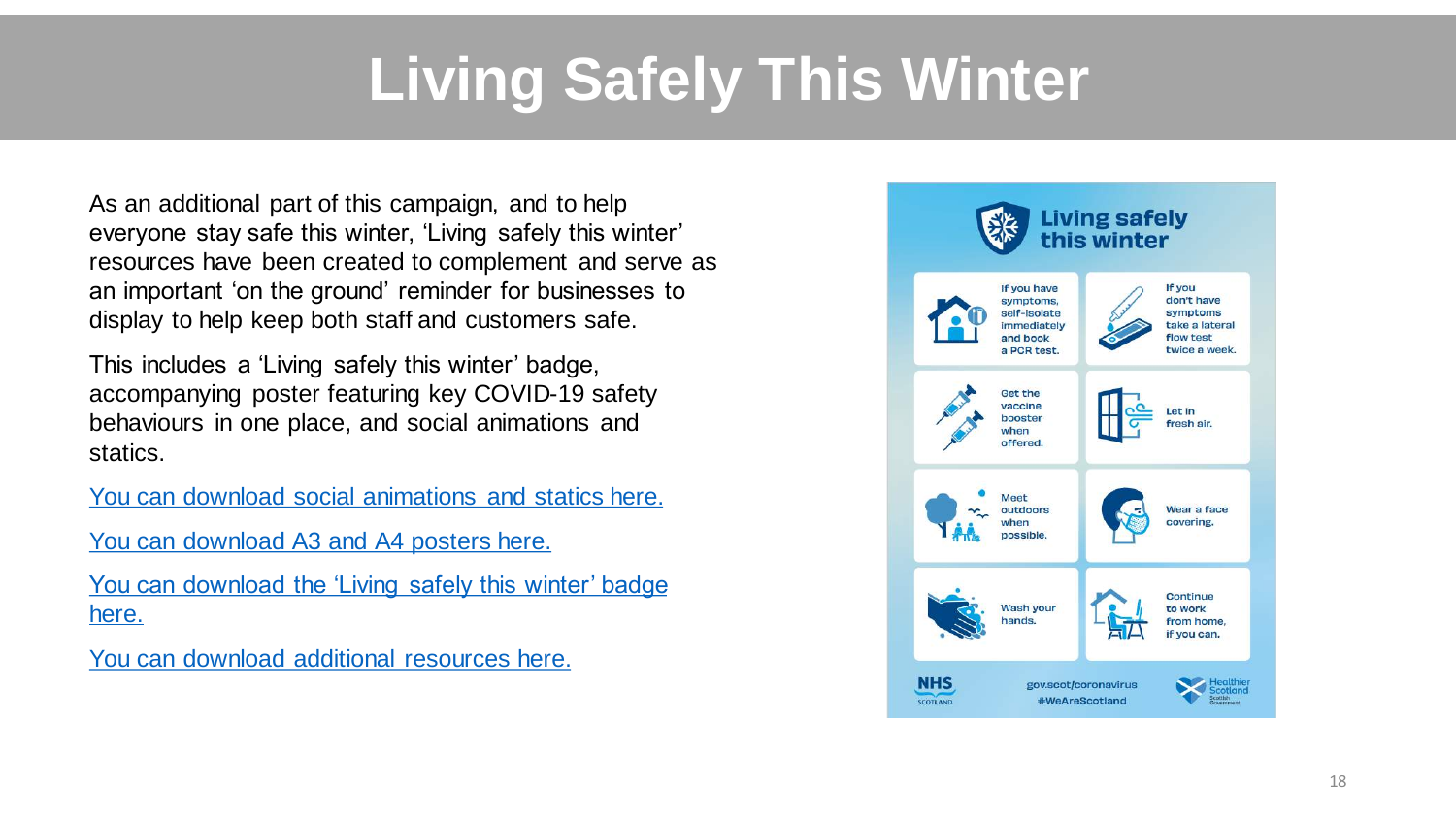# **Living Safely This Winter**

#### **Social copy**

#### **Animations**

**Post copy 1:** Living safely this winter. To protect you, other customers and our staff, we're asking everyone who visits to follow these key actions: gov.scot/coronavirus

**Post copy 2:** Living safely this winter. Following these key actions help to protect you and everyone around you: gov.scot/coronavirus

#### **Statics:**

**Generic:** Living safely this winter. To protect you, other customers and our staff, we're asking everyone who visits to follow these key actions: gov.scot/coronavirus

**PCR testing and self-isolation:** Living safely this winter. If you have symptoms, self-isolate immediately and book a PCR test. Protect yourself and everyone around you by following these key actions: NHSInform.scot/testing

**Lateral flow testing:** Living safely this winter. If you don't have symptoms, please take a lateral flow test twice a week and follow these key actions: NHSInform.scot/testing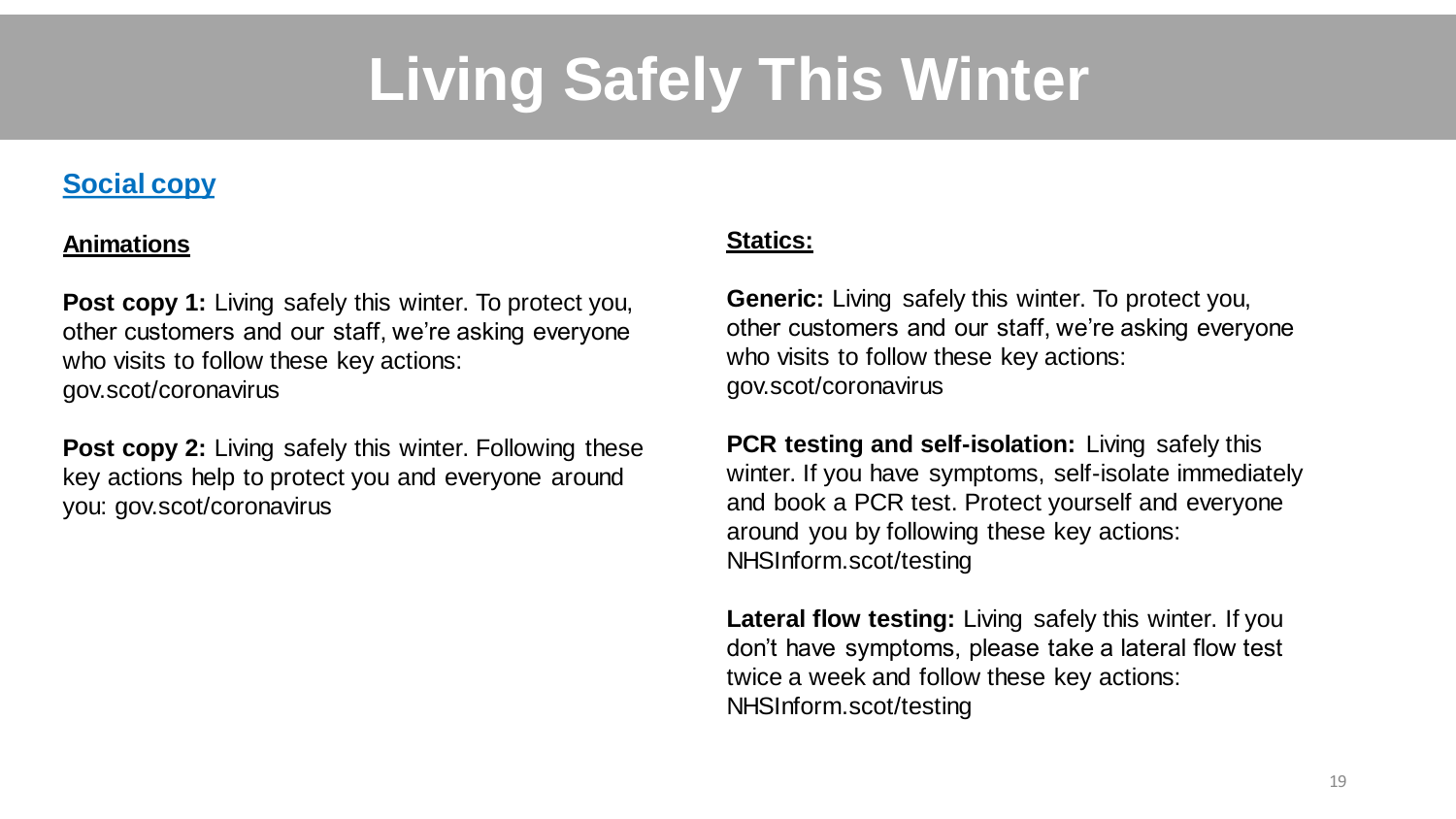# **Living Safely This Winter**

#### **Social copy**

#### **Statics**

**Vaccination:** Living safely this winter. Please get the vaccine booster when offered and follow these key actions to protect yourself and everyone who walks through our doors: NHSInform.scot/covid19vaccine

**Ventilation:** Living safely this winter. We're keeping our space ventilated and asking all our staff and customers to follow these key actions: gov.scot/coronavirus

**Face coverings:** Living safely this winter. Please wear a face covering and follow these key actions to protect yourself and everyone who walks through our doors: gov.scot/coronavirus

**Clean hands:** Living safely this winter. Please wash or sanitise your hands to protect yourself and everyone who walks through our doors: gov.scot/coronavirus

**Meet outdoors:** Living safely this winter. Please meet with your friends, family or colleagues outdoors whenever possible, and continue to follow these key actions: gov.scot/coronavirus

**Working from home:** Living safely this winter. Please continue to work from home if you can and follow these key actions to protect yourself and everyone around you: gov.scot/coronavirus